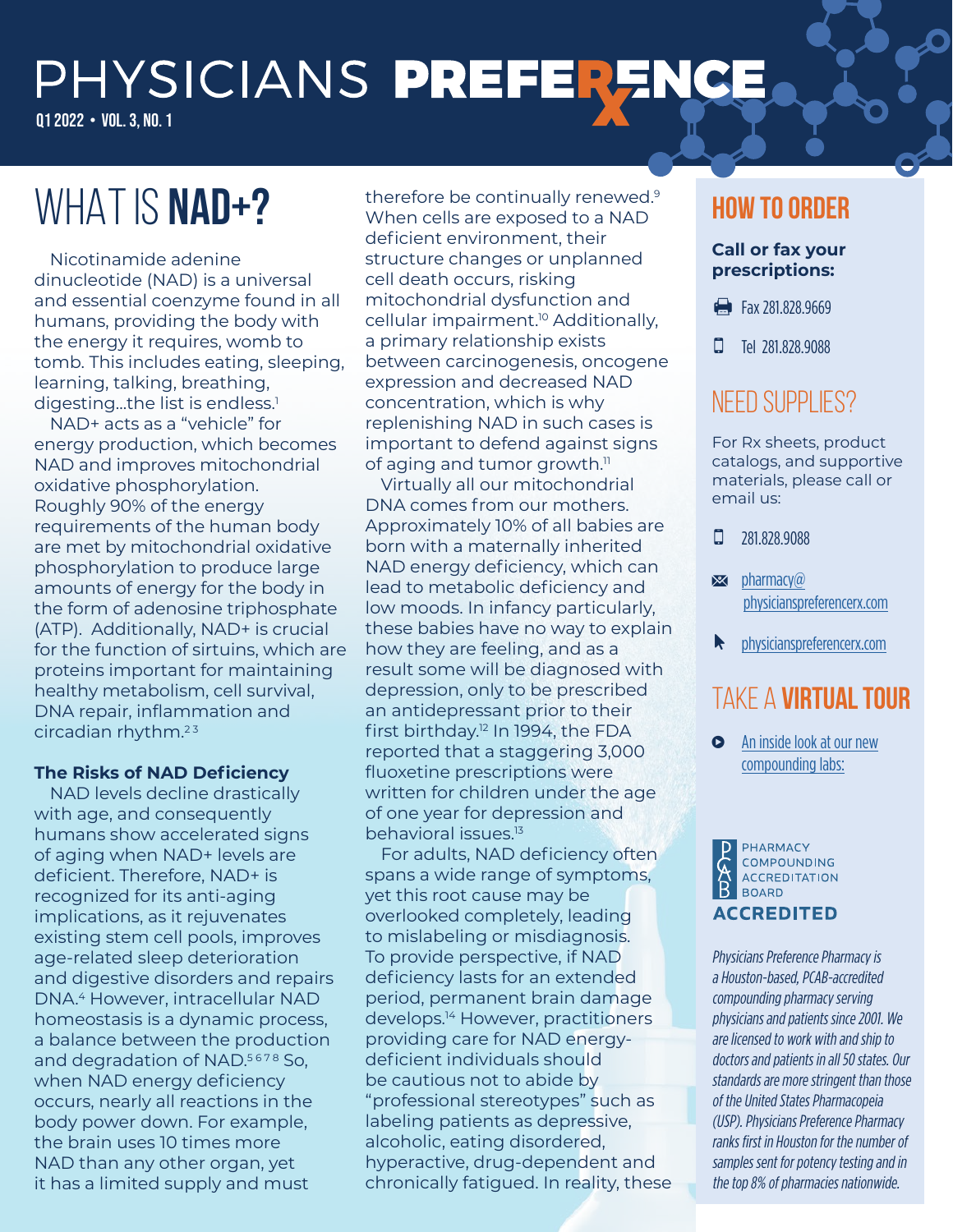people may simply lack the metabolic energy to continue. **They lack NAD.**

#### **Why Treat With NAD+?**

NAD+ is particularly useful for patients who suffer from fatigue, brain fog and general lack of energy or motivation. To accept when and why we choose to replenish bodily NAD stores using compounded NAD+, we must first understand the precursors of NAD. Precursors of NAD biosynthetic pathways involve L-tryptophan, niacinamide and niacin (vitamin B3).15

suitable absorption of the vitamins necessary to generate and maintain a continuous pool of NAD,17 so dosing niacin in this case may not be helpful. Additionally, when metabolic conditions are being addressed, in many cases lifestyle and dietary changes alone are not enough to replenish NAD levels. *Note: Frequently, medications cannot be fully absorbed by the body until mitochondrial function is optimized. Therefore, patients should be instructed to discontinue the medication until their mitochondrial* 



Source: Kelly G. NAD: Introduction to an Important Healthspan Molecule https://neurohacker.com/nad-introduction-to-an-important-healthspan-molecule

As seen from this diagram, providing L-tryptophan, niacin or niacinamide should ultimately result in higher NAD levels in patients and therefore the benefits of optimized NAD levels. Dr. Abram Hoffer, a distinguished researcher of NAD, reports that his patients who would ordinarily take three to six months to show an adequate response to vitamin B3 responded to NAD+ in days and weeks.16

In addition to a quicker treatment response, choosing to treat with NAD+ versus one of its precursors *depends on where the metabolic breakdown is occurring.* Conditions such as obesity, diabetes, alcoholism and high fat diets can compromise

*function is fixed. The patient can then be rechallenged with the same medication, generally with better results.*

#### **Which Dosage Form Is Most Effective?**

A common question regarding NAD+ therapy is, "Which dosage form is most effective?" NAD+ is not orally bioavailable, which is why it must be given either intranasally or intravenously to be absorbed. Oral treatment related to boosting NAD levels in the body is achieved only by dosing the NAD precursors previously mentioned. Overall, dosing NAD precursors is not thought to be as effective as NAD+, and it takes longer for patients to see and feel results.

NAD+ is frequently given via intravenous (IV) administration, as the body benefits from widespread absorption of NAD+. The full body effects of NAD+ are beneficial as they assist the mitochondria throughout the body to function more efficiently. However, an NAD+ IV may take four or more hours to complete, and the effects associated with these infusions are not always desirable. During an NAD+ infusion, the patient may experience feelings of cramping, overall pressure, muscle fatigue and nausea, which is why the IV infusion is spread out over many hours. Typical NAD+ IV regimens require multiple trips to the doctor's office, usually for several weeks in a row. While IV NAD+ can be an effective option, supplementation with either intranasal NAD+ or its oral precursors (i.e., nicotinamide) following IV therapy will most likely still be required.

NAD+ nasal spray compounded by Physicians Preference Pharmacy provides a unique solution to NAD+ treatment. Treatment with our nasal spray typically requires one to two sprays twice daily, taking less than a total of one minute out of the patient's day. No trips to the doctor's office are required, and patients do not need to live near a clinic offering NAD+ to receive therapy. Administration of intranasal NAD+ provides the desired contact with brain tissue as well as immediate absorption of NAD+ into other tissues. NAD+ provides an immediate result, generally by providing a boost in energy and helping to combat symptoms of fatigue, anxiety, depression and brain fog. With continued treatment of NAD+, we expect improvement in mitochondrial function and metabolism, slowed aging and reduced inflammation.